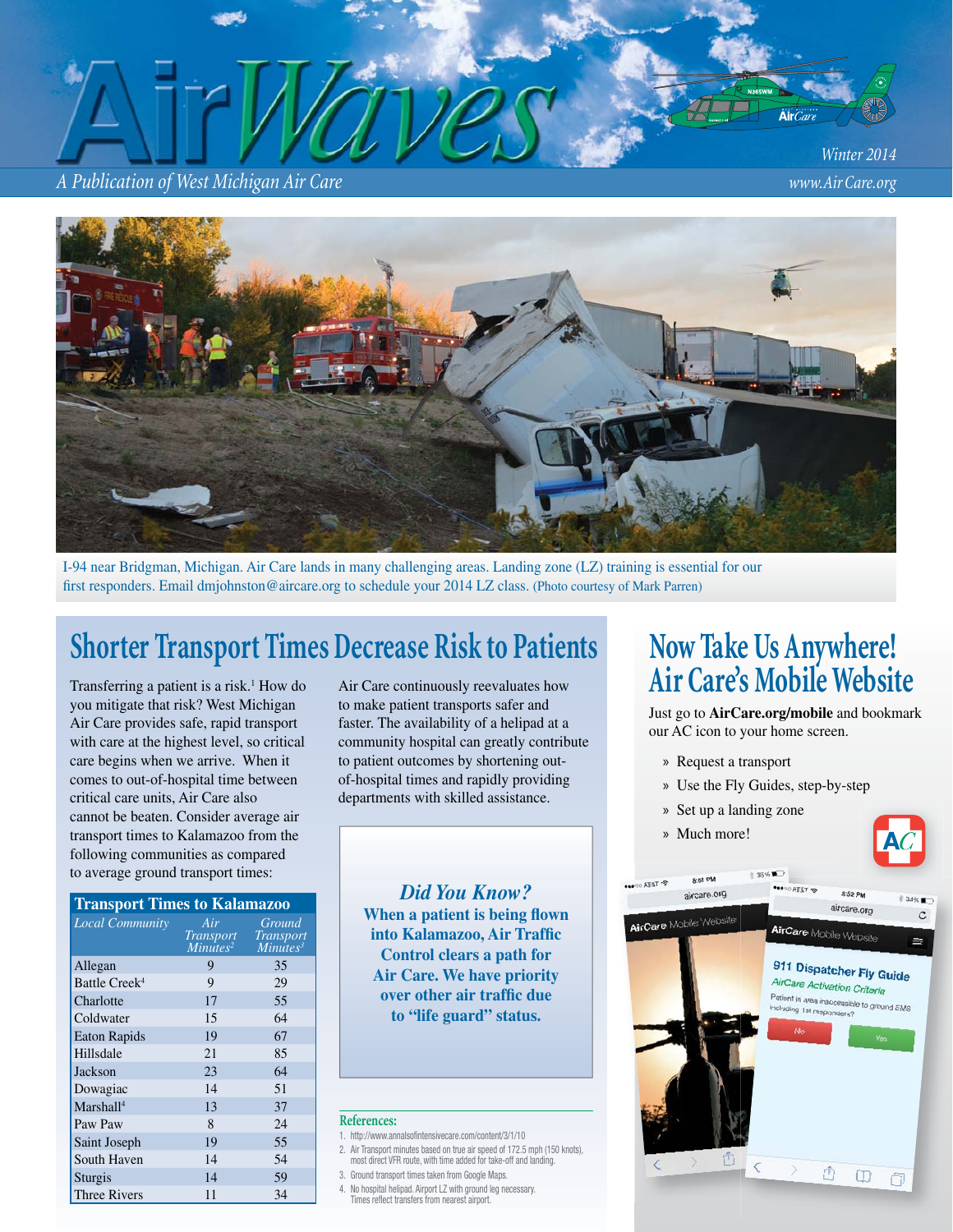# **Rapid STEMI Transport**

On Sunday, September 29th (2013) my husband Jay Wiseman, a Fire Chief from West Bloomfield Township (out in Oakland County) experienced a STEMI while visiting in the Three Rivers area. <sup>I</sup> took him to Three Rivers Hospital and within two minutes of seeing the EKG, Air Care was contacted for transport. Jay was flown to Borgess Medical Center in Kalamazoo for an emergent cath, angioplasty and stent. The team there opened his 100% [blocked] left lateral circumflex artery in 69 minutes, and I commend your team that flew him to BMC! He made it through and is now a "rural record" for doorto-balloon! He is well and doing fine, going back to work next week. Again, please make sure that the team knows that they helped to save another one!

Debra M. Wiseman, RN BSN MSA Emergency Department Unit Supervisor Borgess Lee Memorial Hospital, Dowagiac Air Care transfers many ST-Elevation Myocardial Infarction (STEMI) patients each year, and as Debra Wiseman observed, her husband's recent transport was very quick thanks to the rapid activation of Air Care by the staff of Three Rivers Emergency Department within two minutes of reading his ECG. Faster times to reperfusion (cath lab) mean less opportunity for adverse events like hypotension and lethal arrhythmias. Along the way two critical care flight nurses provide twice the skilled hands and many years of experience to control pain and rapidly react to keep the patient stable. This is a major advantage over sending any critical patient by ground with one paramedic.



for great photos of our aircraft on the ground or in the air, but we're also looking for photos of mixed personnel working on scene, especially with our aircraft and your rigs in the background.

*AirWaves is going digital in 2014! If you would like to receive AirWaves electronically, sign up on our website. We'll continue sending hard copies by snail mail unless you direct us otherwise.*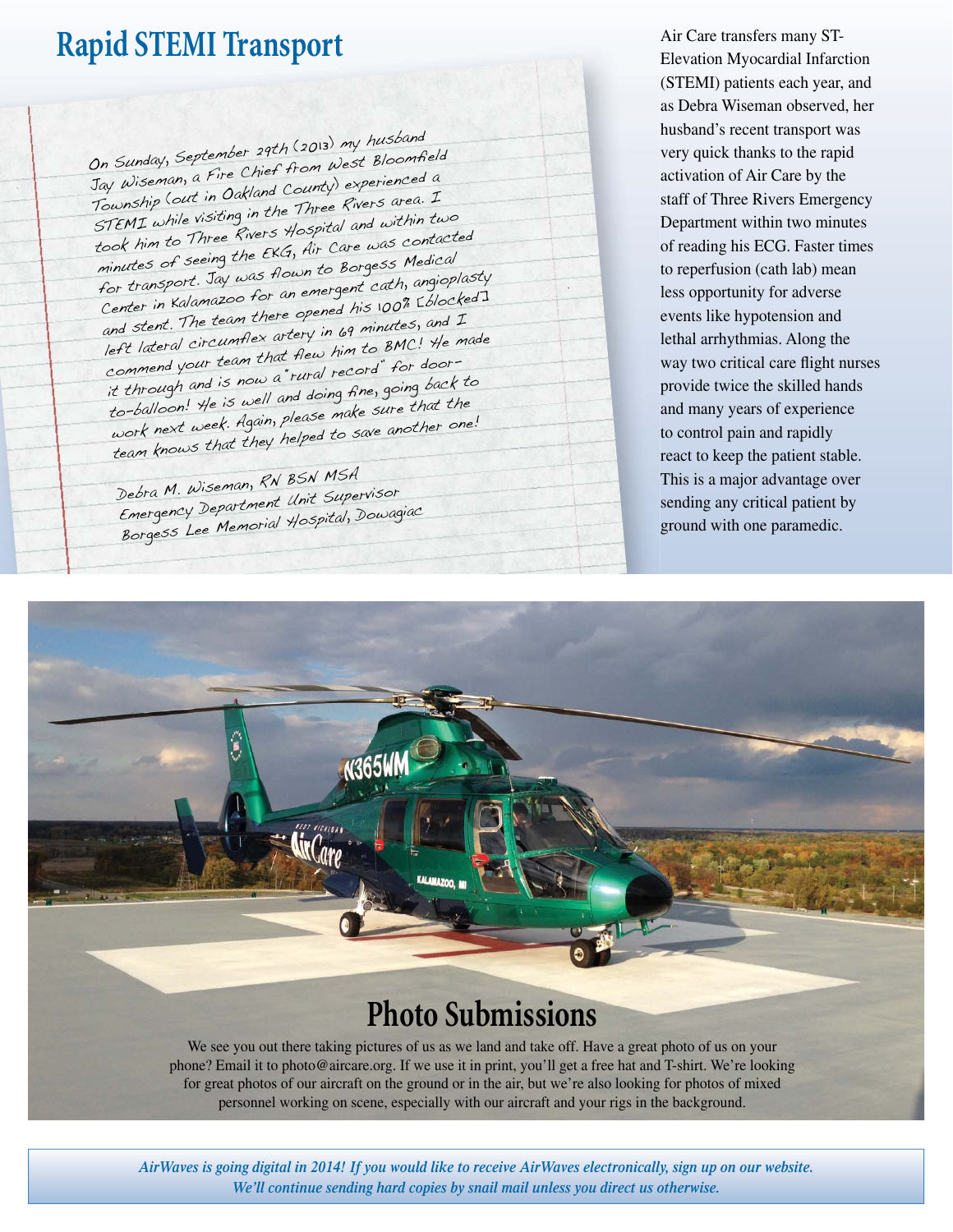# **Behind the Scenes In Air Care's Communication Center**

You'll find over 100 years of experience *in Air Care's Communication staff! Not only do they provide logistic and communication support on patient transports, they also provide MedCom1 services for all of Kalamazoo County and manage EM Systems for Michigan's Fifth District.*





### **You Talkin' to Me?**

Our Communication Specialist team has experience totaling more than 100 years!



**Steve** *30 years*





**Beth** *23 years*



**Mike** *21 years*



**Craig** *9 years*

Years ago, Air Care's Communications Years ago, An Care<br>Specialists used time and distance reports to estimate our aircraft's position.



Today, our Communications Specialists use sophisticated<br>software with GPS input to treal A: software with GPS input to track Air Care's position.